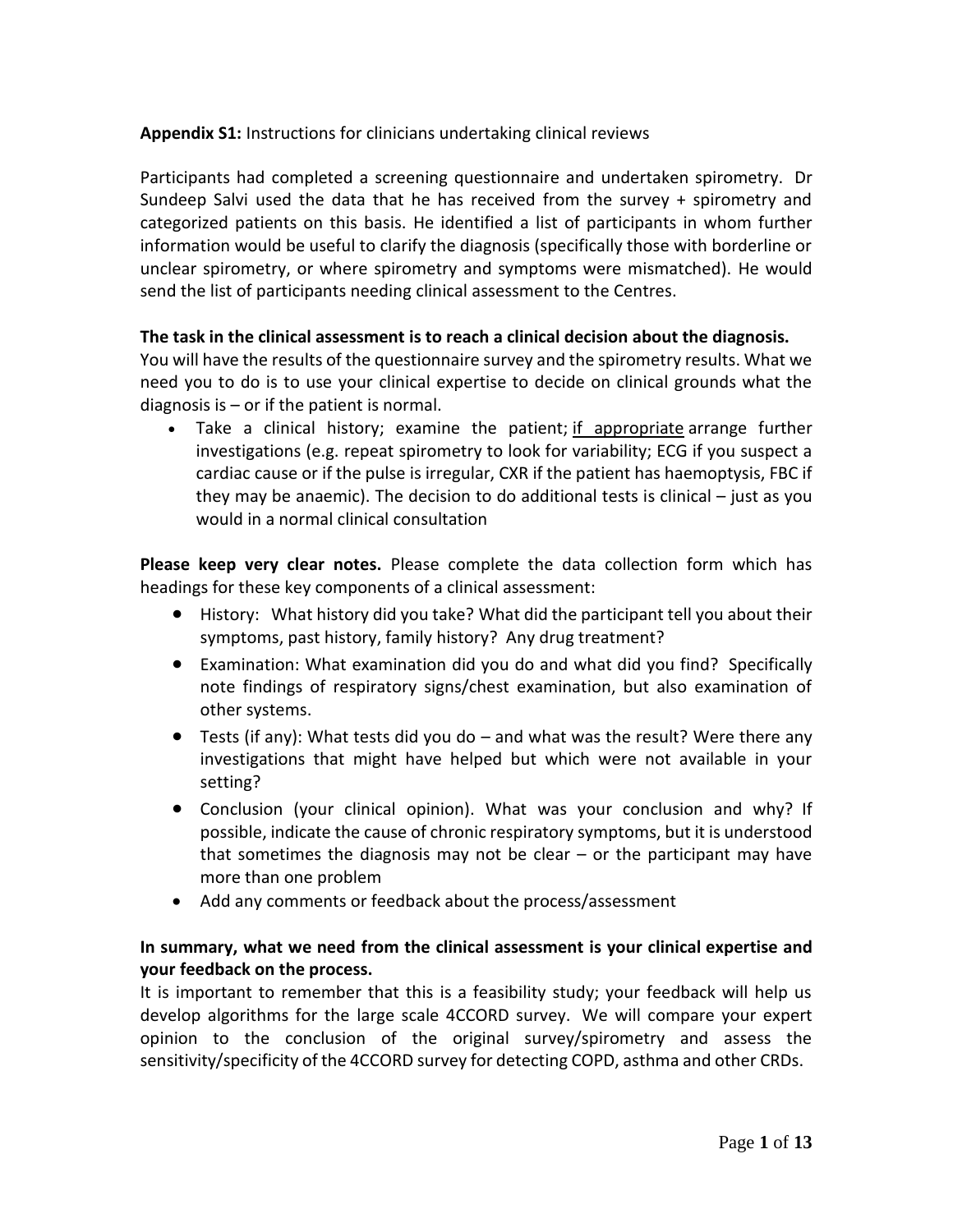## **Table S1:** Table of variables included in Lasso regression models

| Q#     | <b>Question/Variable</b>                          |        | <b>Options</b>    |    | Asthma     | <b>COPD</b> |
|--------|---------------------------------------------------|--------|-------------------|----|------------|-------------|
|        | Age                                               |        |                   |    | $\sqrt{ }$ | $\sqrt{ }$  |
|        | Country                                           |        |                   |    | $\sqrt{ }$ | $\sqrt{ }$  |
|        | <b>BMI</b>                                        |        |                   |    | $\sqrt{ }$ | $\sqrt{ }$  |
| Q1001  | What is the participant's sex?                    | ❏      | Male              | 01 | $\sqrt{ }$ | $\sqrt{ }$  |
|        |                                                   | ⊔      | Female            | 02 |            |             |
| Q1007  | Do you usually cough when you don't have a        | ◻      | Yes               | 01 | $\sqrt{ }$ | $\sqrt{ }$  |
|        | cold?                                             | ❏      | No                | 02 |            |             |
|        | [If yes, continue with Q7A; If no, skip to Q1008] |        |                   |    |            |             |
|        |                                                   |        |                   |    |            |             |
| Q1007  | Are there months in which you cough on most       | ❏      | Yes               | 01 | $\sqrt{ }$ | $\sqrt{ }$  |
| A      | days?                                             | $\Box$ | No                | 02 |            |             |
|        | [If yes, ask both Q1007B & Q1007C; If no, skip to |        |                   |    |            |             |
|        | Q1008]                                            |        |                   |    |            |             |
|        | Do you cough on most days for as much as three    | $\Box$ | Yes               | 01 | $\sqrt{ }$ | $\sqrt{ }$  |
| Q1007B | months each year?                                 | $\Box$ | No                | 02 |            |             |
|        |                                                   |        |                   |    |            |             |
| Q1007C |                                                   |        |                   |    |            |             |
|        | For how many years have you had this cough?       | $\Box$ | Less than 2 years | 01 | $\sqrt{ }$ | $\sqrt{ }$  |
|        |                                                   | $\Box$ | 2-5 years         | 02 |            |             |
|        |                                                   | ❏      | More than 5 years |    |            |             |
|        |                                                   | 03     |                   |    |            |             |
|        |                                                   |        | Less than 2       |    |            |             |
|        |                                                   |        |                   |    |            |             |
|        |                                                   | years  |                   |    |            |             |
|        |                                                   |        | Less than 2 years |    |            |             |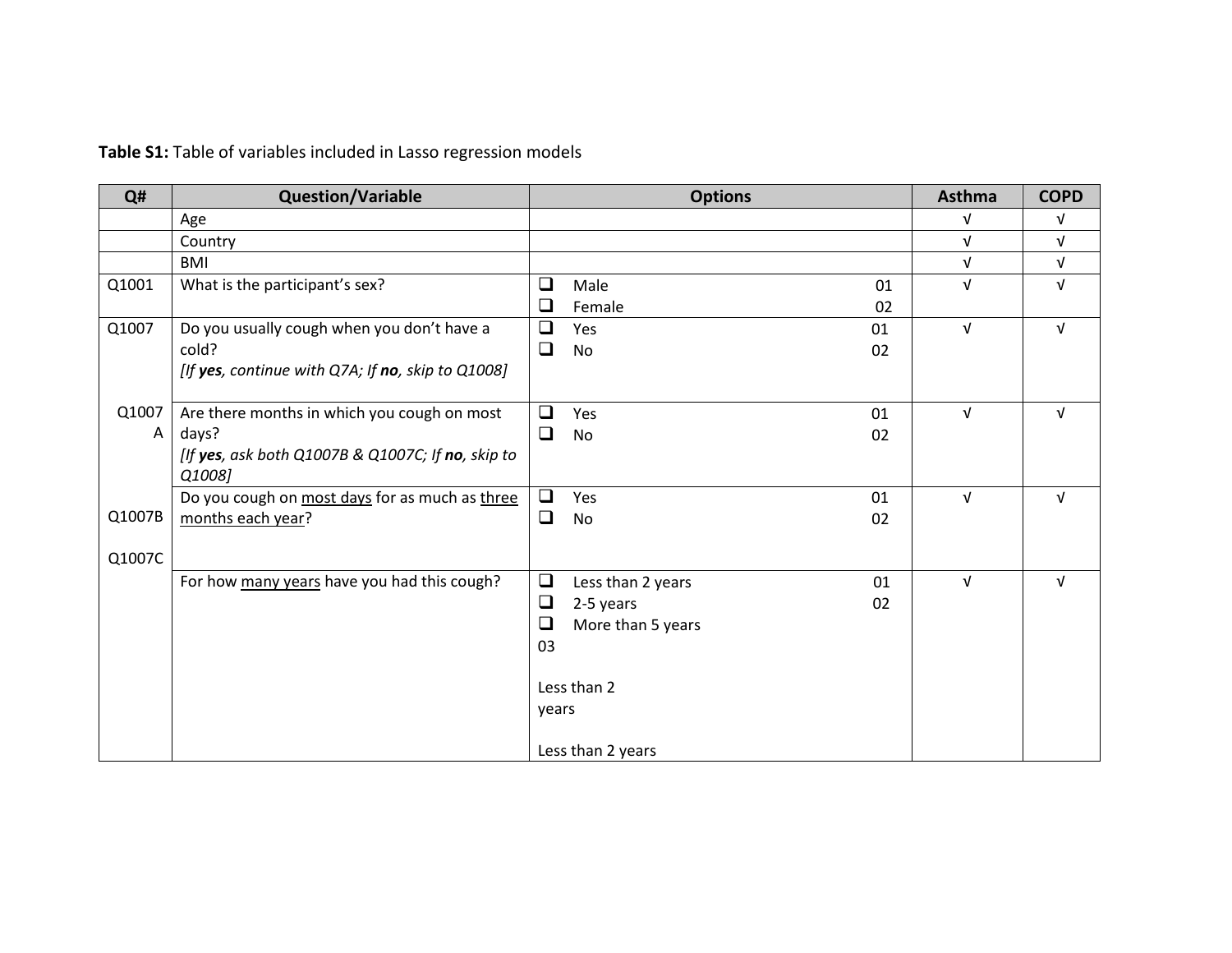| Q1008      | Do you usually bring up phlegm from your chest,<br>or do you usually have phlegm in your chest that<br>is difficult to bring up when you don't have a<br>cold?<br>[If yes, continue with Q1008A; If no, skip to<br>Q1009] | □<br>$\Box$      | Yes<br><b>No</b>                                    | 01<br>02       | $\sqrt{ }$ | $\sqrt{ }$ |
|------------|---------------------------------------------------------------------------------------------------------------------------------------------------------------------------------------------------------------------------|------------------|-----------------------------------------------------|----------------|------------|------------|
| Q1008<br>Α | Are there months in which you have this phlegm<br>on most days?<br>[If yes, ask both Q1008B & 8C; If no, skip to<br>Q1009]                                                                                                | ◻<br>$\Box$      | Yes<br>No                                           | 01<br>02       | $\sqrt{ }$ | $\sqrt{ }$ |
| Q1008B     | Are there months in which you have this phlegm<br>on most                                                                                                                                                                 |                  |                                                     |                |            |            |
| Q1008C     | Do you bring up this phlegm on most days for as<br>much as three months each year?                                                                                                                                        | ❏<br>❏           | Yes<br><b>No</b>                                    | 01<br>02       | $\sqrt{ }$ | $\sqrt{ }$ |
|            | For how many years have you had this phlegm?                                                                                                                                                                              | $\Box$<br>❏<br>❏ | Less than 2 years<br>2-5 years<br>More than 5 years | 01<br>02<br>03 | $\sqrt{ }$ | $\sqrt{ }$ |
| Q1009      | Have you had wheezing or whistling in your<br>chest at any time in the last 12 months?<br>[If yes, ask both Q1009A & Q1009B; If no, skip to<br>Q1010]                                                                     | ❏<br>❏           | Yes<br><b>No</b>                                    | 01<br>02       | $\sqrt{ }$ | $\sqrt{ }$ |
| Q1009<br>A | In the last 12 months, have you had this<br>wheezing or whistling only when you have a<br>cold?                                                                                                                           | □<br>$\Box$      | Yes<br><b>No</b>                                    | 01<br>02       | $\sqrt{ }$ | $\sqrt{ }$ |
| Q1009B     | In the last 12 months, have you ever had an<br>attack of wheezing or whistling that has made<br>you feel short of breath?                                                                                                 | □<br>❏           | Yes<br><b>No</b>                                    | 01<br>02       | $\sqrt{ }$ | $\sqrt{ }$ |
| Q1010      | Do you ever have trouble with your breathing?<br>[If yes, go to Q1010A or else go to Q1011]                                                                                                                               | ❏<br>$\Box$      | Yes<br><b>No</b>                                    | 01<br>02       | $\sqrt{ }$ | $\sqrt{ }$ |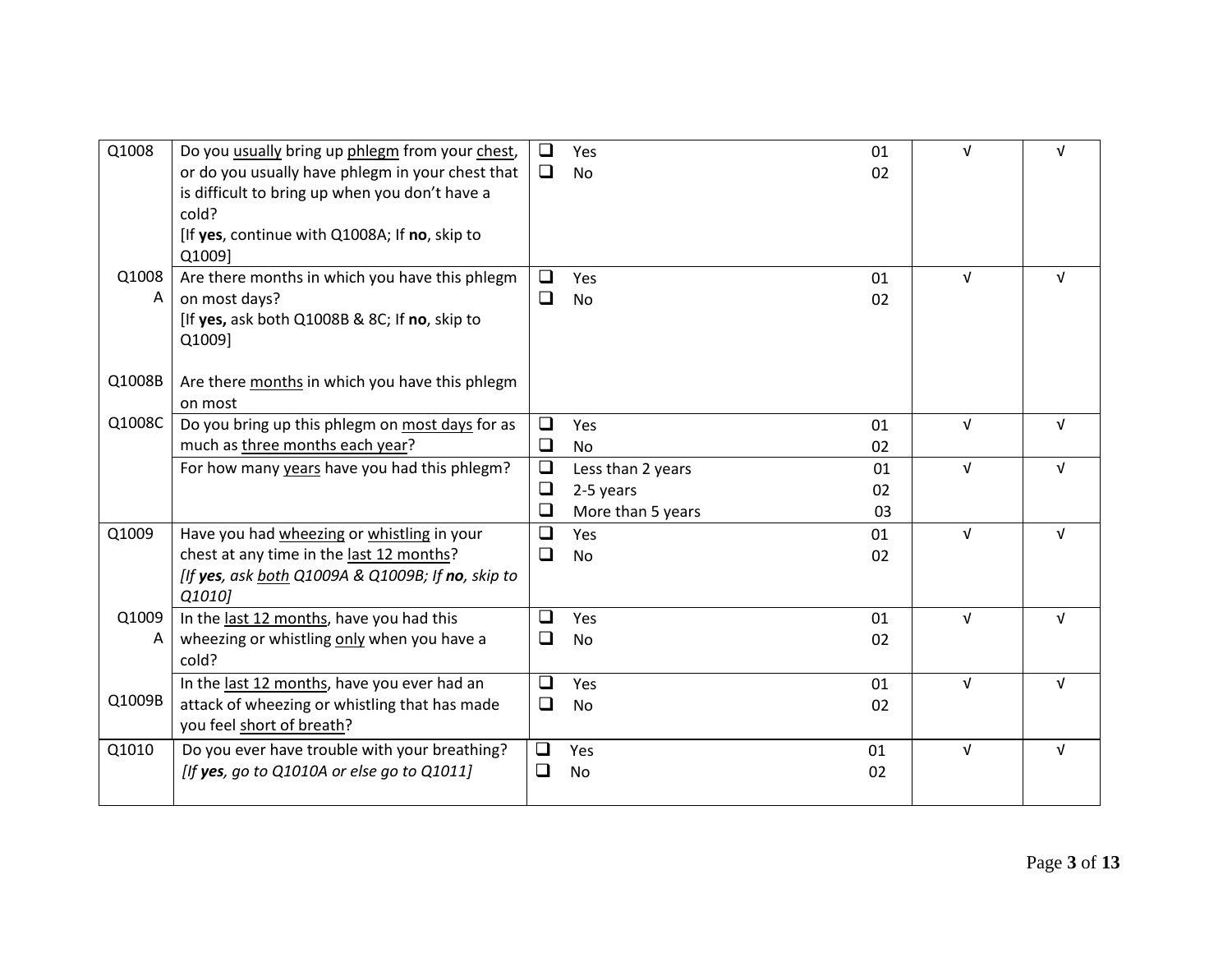| Q1010A | Do you have this trouble?                                                                                                                                                                                                     | ❏<br>❏<br>$\Box$ | Continuously so that your breathing is never,<br>quite right?<br>Repeatedly, but it always gets completely<br>better?<br>Only rarely? | 01<br>02<br>03 | $\sqrt{ }$ | V          |
|--------|-------------------------------------------------------------------------------------------------------------------------------------------------------------------------------------------------------------------------------|------------------|---------------------------------------------------------------------------------------------------------------------------------------|----------------|------------|------------|
| Q1011  | Are you <i>unable</i> to walk due to a condition other<br>than shortness of breath?<br>[If yes to Q1011, please describe this condition<br>on the line below and then skip to Q1013. If no<br>or unsure, go directly to Q1012 | $\Box$<br>❏      | Yes<br><b>No</b>                                                                                                                      | 01<br>02       | $\sqrt{ }$ | v          |
|        |                                                                                                                                                                                                                               |                  |                                                                                                                                       |                |            |            |
| Q1013  | Have you woken up with a feeling of tightness<br>in your chest at any time in the last 12 months?                                                                                                                             | ◻<br>$\Box$      | Yes<br><b>No</b>                                                                                                                      | 01<br>02       | $\sqrt{ }$ | v          |
| Q1014  | Have you had an attack of shortness of breath<br>that came on during the day when you were at<br>rest at any time in the last 12 months?                                                                                      | ◻<br>$\Box$      | Yes<br><b>No</b>                                                                                                                      | 01<br>02       | $\sqrt{ }$ | V          |
| Q1015  | Have you had an attack of shortness of breath<br>that came on <i>following</i> strenuous activity at<br>any time in the last 12 months?                                                                                       | ❏<br>❏           | Yes<br><b>No</b>                                                                                                                      | 01<br>02       | $\sqrt{ }$ | $\sqrt{ }$ |
| Q1016  | Have you been woken by an attack of shortness<br>of breath at any time in the last 12 months?<br>[If yes, go to Q 1016A, else go to Q1017]                                                                                    | $\Box$<br>$\Box$ | Yes<br><b>No</b>                                                                                                                      | 01<br>02       | $\sqrt{ }$ | $\sqrt{ }$ |
| Q1016A | Have you been woken by an attack of shortness<br>of breath in the last 3 months?<br>[If yes, go to $Q1016B$ , else go to $Q1017$ ]                                                                                            | ❏<br>❏           | Yes<br><b>No</b>                                                                                                                      | 01<br>02       | $\sqrt{ }$ | $\sqrt{ }$ |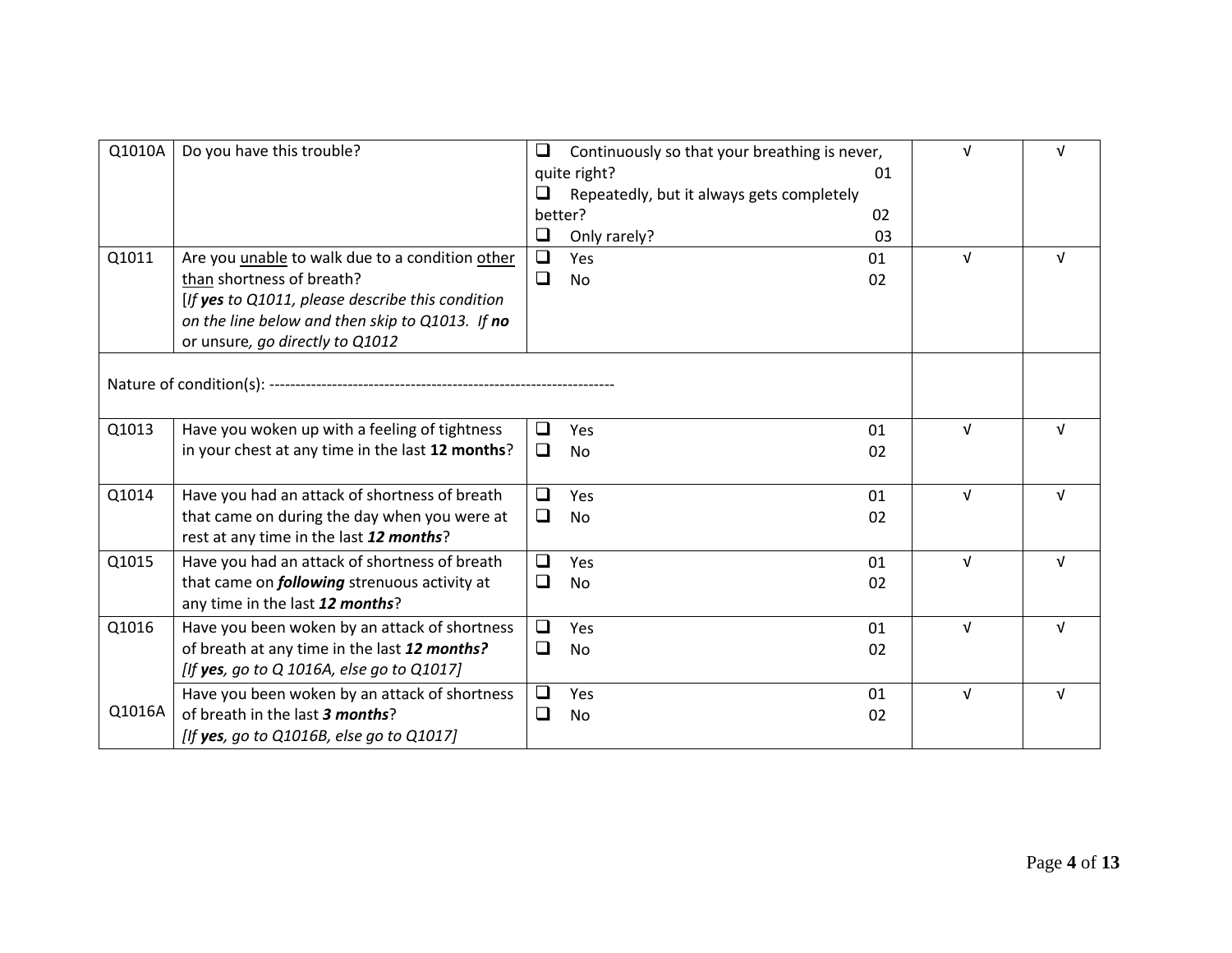|        | On average have you been woken by an attack     | $\Box$ | Yes       | 01 | $\sqrt{ }$ | $\sqrt{ }$ |
|--------|-------------------------------------------------|--------|-----------|----|------------|------------|
| Q1016B | of shortness of breath at least once a week in  | $\Box$ | <b>No</b> | 02 |            |            |
|        | the last 3 months?                              |        |           |    |            |            |
|        | [If yes, go to Q1016C, else go to Q1017]        |        |           |    |            |            |
|        | How many times a week on average have you       |        |           |    | $\sqrt{ }$ | $\sqrt{ }$ |
| Q1016C | been woken by shortness of breath in the last 3 |        | times     |    |            |            |
|        | months?                                         |        |           |    |            |            |
| Q1017  | Have you been woken by an attack of coughing    | ❏      | Yes       | 01 | $\sqrt{ }$ | $\sqrt{ }$ |
|        | at any time in the last 12 months?              | $\Box$ | <b>No</b> | 02 |            |            |
| Q1018  | Has a doctor or other health care provider ever | $\Box$ | Yes       | 01 | $\sqrt{ }$ | $\sqrt{ }$ |
|        | told you that you have emphysema?               | $\Box$ | <b>No</b> | 02 |            |            |
| Q1019  | Has a doctor or other health care provider ever | $\Box$ | Yes       | 01 | $\sqrt{ }$ | $\sqrt{ }$ |
|        | told you that you have asthma, asthmatic        | ❏      | <b>No</b> | 02 |            |            |
|        | bronchitis or allergic bronchitis?              |        |           |    |            |            |
|        | [If yes, ask Q1019A. If no, skip to Q1020]      |        |           |    |            |            |
| Q1019A | Do you still have asthma, asthmatic bronchitis  | $\Box$ | Yes       | 01 | $\sqrt{ }$ | $\sqrt{ }$ |
|        | or allergic bronchitis?                         | $\Box$ | <b>No</b> | 02 |            |            |
| Q1020  | Has a doctor or other health care provider ever | $\Box$ | Yes       | 01 | $\sqrt{ }$ | $\sqrt{ }$ |
|        | told you that you have chronic bronchitis?      | ❏      | <b>No</b> | 02 |            |            |
|        | [If yes, ask Q1020A. If no, skip to Q1021]      |        |           |    |            |            |
| Q1020A | Do you still have chronic bronchitis?           | ❏      | Yes       | 01 | $\sqrt{ }$ | $\sqrt{ }$ |
|        |                                                 | $\Box$ | <b>No</b> | 02 |            |            |
| Q1021  | Has a doctor or other health care provider ever | $\Box$ | Yes       | 01 | $\sqrt{ }$ | $\sqrt{ }$ |
|        | told you that you have chronic obstructive      | ❏      | <b>No</b> | 02 |            |            |
|        | pulmonary disease (COPD)?                       |        |           |    |            |            |
|        | [If yes, ask Q1021A. If no, skip to Q1022]      |        |           |    |            |            |
| Q1021A | Do you still have COPD?                         | ❏      | Yes       | 01 | $\sqrt{ }$ | $\sqrt{ }$ |
|        |                                                 |        | No        | 02 |            |            |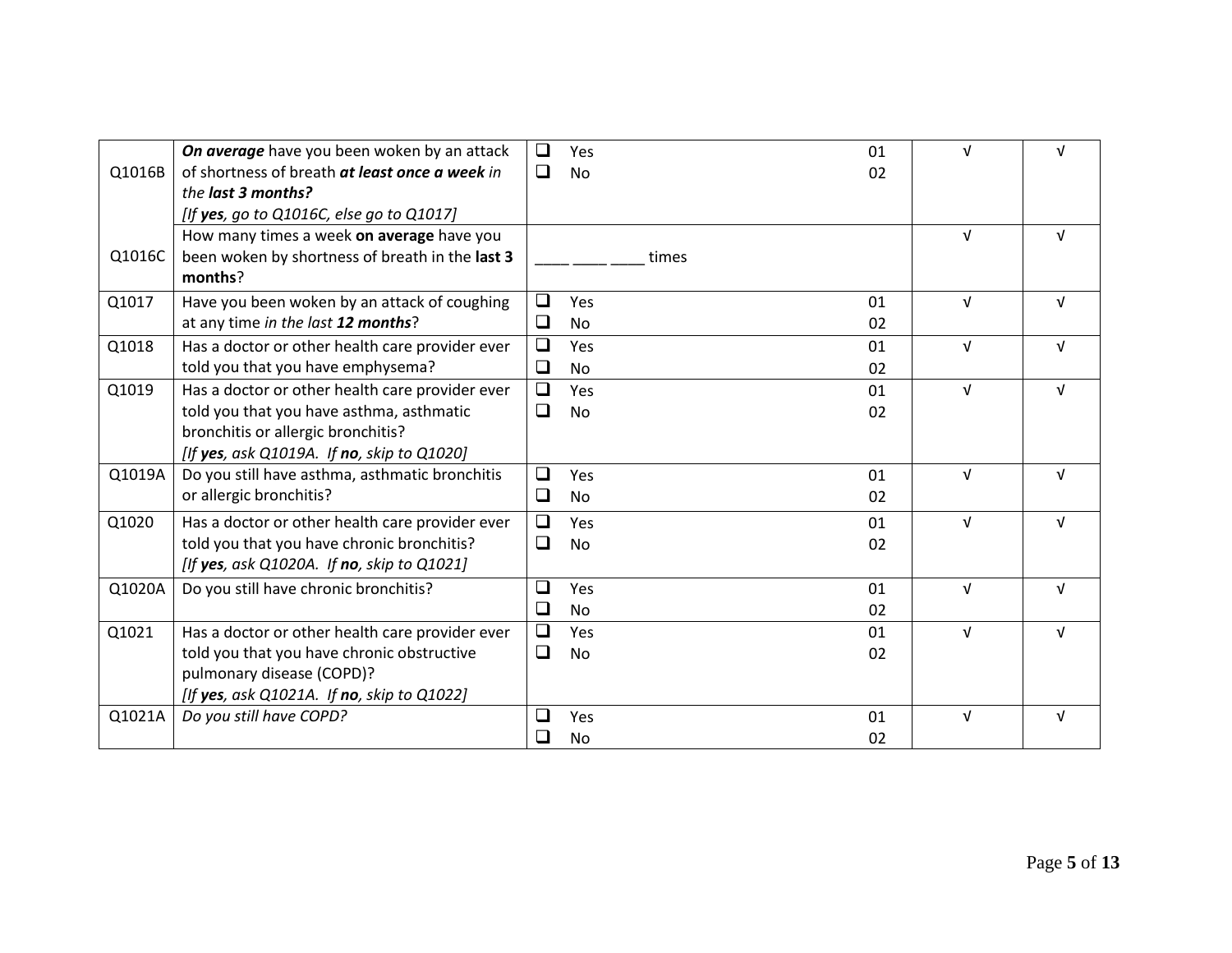| Q1023  | Have you ever had a period when you had                                                              | $\Box$<br>Yes            | 01 | νI         | $\sqrt{ }$ |
|--------|------------------------------------------------------------------------------------------------------|--------------------------|----|------------|------------|
|        | breathing problems that got so bad that they                                                         | $\Box$                   |    |            |            |
|        | interfered with your usual daily activities or                                                       | <b>No</b>                | 02 |            |            |
|        | caused you to miss work?                                                                             |                          |    |            |            |
|        |                                                                                                      |                          |    |            |            |
|        | [If yes, ask Q1023A. If no, skip to Q1024]                                                           |                          |    |            |            |
| Q1023A | How many such episodes have you had in the                                                           |                          |    | $\sqrt{ }$ | $\sqrt{ }$ |
|        | past 12 months?                                                                                      | episodes                 |    |            |            |
|        | [If Q1023A >0, ask Q1023B and Q1023C, else                                                           |                          |    |            |            |
|        | skip to Q1024]                                                                                       |                          |    |            |            |
| Q1023B | For how many of these episodes did you need                                                          |                          |    | $\sqrt{ }$ | V          |
|        | to see a doctor or other health care provider in                                                     | episodes                 |    |            |            |
|        | the past 12 months?                                                                                  |                          |    |            |            |
| Q1023C | For how many of these episodes were you                                                              |                          |    | $\sqrt{ }$ | $\sqrt{ }$ |
|        | hospitalized overnight in the past 12 months?                                                        | episodes                 |    |            |            |
|        | [If Q1023C >0, ask Q123D, else skip to Q1024]                                                        |                          |    |            |            |
| Q1023D | Altogether, for how many total days were you                                                         |                          |    | $\sqrt{ }$ | V          |
|        | hospitalized overnight for breathing problems                                                        | days                     |    |            |            |
|        | in the past 12 months?                                                                               |                          |    |            |            |
|        |                                                                                                      | $\overline{\phantom{a}}$ |    | $\sqrt{ }$ |            |
| Q1028  | Have you ever smoked cigarettes?                                                                     | Yes                      | 01 |            | $\sqrt{ }$ |
|        |                                                                                                      | $\Box$<br><b>No</b>      | 02 |            |            |
|        | ("Yes," means more than 20 packs of cigarettes in a lifetime or more than 1 cigarette each day for a |                          |    |            | $\sqrt{ }$ |
|        | year) [if yes, ask Q1028A through Q1028D; otherwise, skip to Q1030]                                  |                          |    |            |            |
| Q1028A | How old were you when you first started                                                              | years old                |    | $\sqrt{ }$ | $\sqrt{ }$ |
|        | regular cigarette smoking?                                                                           |                          |    |            |            |
| Q1028B | If you have stopped smoking, how old were you                                                        | years old                |    | $\sqrt{ }$ |            |
|        | when you last stopped? (If the participant has                                                       |                          |    |            |            |
|        | not stopped smoking, record as code '99'.)                                                           |                          |    |            |            |
| Q1028C | On average over the entire time that you                                                             | cigarettes/day           |    | $\sqrt{ }$ | $\sqrt{ }$ |
|        | smoke(d), about how many cigarettes per day                                                          |                          |    |            |            |
|        | do (did) you smoke?                                                                                  |                          |    |            |            |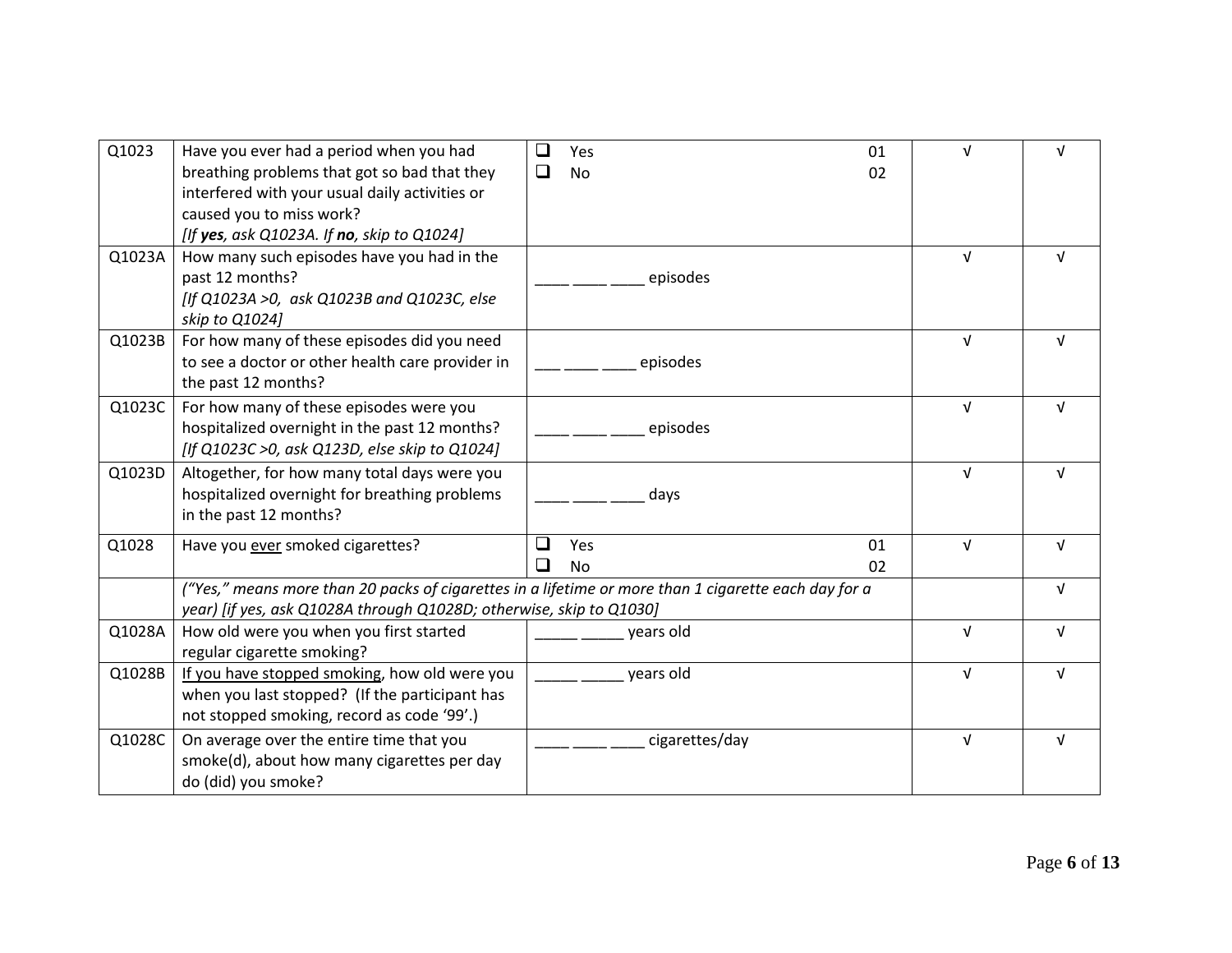| Q1028D | On average over the entire time that you<br>smoke(d), do (did) you primarily smoke | $\Box$<br>❏ | Manufactured<br>Hand-rolled | 01 | $\sqrt{ }$ | $\sqrt{ }$ |
|--------|------------------------------------------------------------------------------------|-------------|-----------------------------|----|------------|------------|
|        | manufactured or hand-rolled cigarettes?                                            |             |                             | 02 |            |            |
| Q1030  | Have you ever smoked a pipe or cigar?                                              | $\Box$      | Yes                         | 01 | $\sqrt{ }$ | $\sqrt{ }$ |
|        | [If yes, ask Q1030A. If no, proceed to $Q1031$ ]                                   | $\Box$      | <b>No</b>                   | 02 |            |            |
| Q1030A | Do you now smoke a pipe or cigar?                                                  | ❏           | Yes                         | 01 | $\sqrt{ }$ | $\sqrt{ }$ |
|        |                                                                                    | ❏           | <b>No</b>                   | 02 |            |            |
| Q1033  | Have you been regularly exposed to tobacco                                         | $\Box$      | Yes                         | 01 | $\sqrt{ }$ | $\sqrt{ }$ |
|        | smoke in the last 12 months?                                                       | ❏           | No                          | 02 |            |            |
|        | ['Regularly' means on most days or nights]?                                        |             |                             |    |            |            |
|        | [If no, go to Q1034, If yes Q1033A]                                                |             |                             |    |            |            |
| Q1033A | Not counting yourself, how many people in your                                     |             | number                      |    | $\sqrt{ }$ | $\sqrt{ }$ |
|        | household smoke regularly?                                                         |             |                             |    |            |            |
| Q1033B | Do people smoke regularly in the room where                                        | $\Box$      | Yes                         | 01 | $\sqrt{ }$ | $\sqrt{ }$ |
|        | you work?                                                                          | $\Box$      | <b>No</b>                   | 02 |            |            |
| Q1033C | How many hours per day are you exposed to                                          |             | hours                       |    | $\sqrt{ }$ | $\sqrt{ }$ |
|        | other people's tobacco smoke?                                                      |             |                             |    |            |            |
| Q1033D | How many hours per day, are you exposed to                                         |             |                             |    | $\sqrt{ }$ | $\sqrt{ }$ |
|        | other people's tobacco smoke in the following                                      |             |                             |    |            |            |
|        | locations?                                                                         |             |                             |    |            |            |
|        | at home,<br>a)                                                                     |             | hours                       |    |            |            |
|        | workplace,<br>b)                                                                   |             | hours                       |    |            |            |
|        | bars, restaurants, cinemas or similar<br>C)                                        |             | hours                       |    |            |            |
|        | social settings                                                                    |             | hours                       |    |            |            |
|        | elsewhere<br>d)                                                                    |             |                             |    |            |            |
| Q1034  | Have you ever worked for a year or more in a                                       | ❏           | Yes                         | 01 | $\sqrt{ }$ | $\sqrt{ }$ |
|        | dusty job?                                                                         | ❏           | No                          | 02 |            |            |
|        | [If yes, ask Q1034A, otherwise skip to Q1035]                                      |             |                             |    |            |            |
| Q1034A | For how many years have you worked in dusty                                        |             | years                       |    | $\sqrt{ }$ | $\sqrt{ }$ |
|        | jobs?                                                                              |             |                             |    |            |            |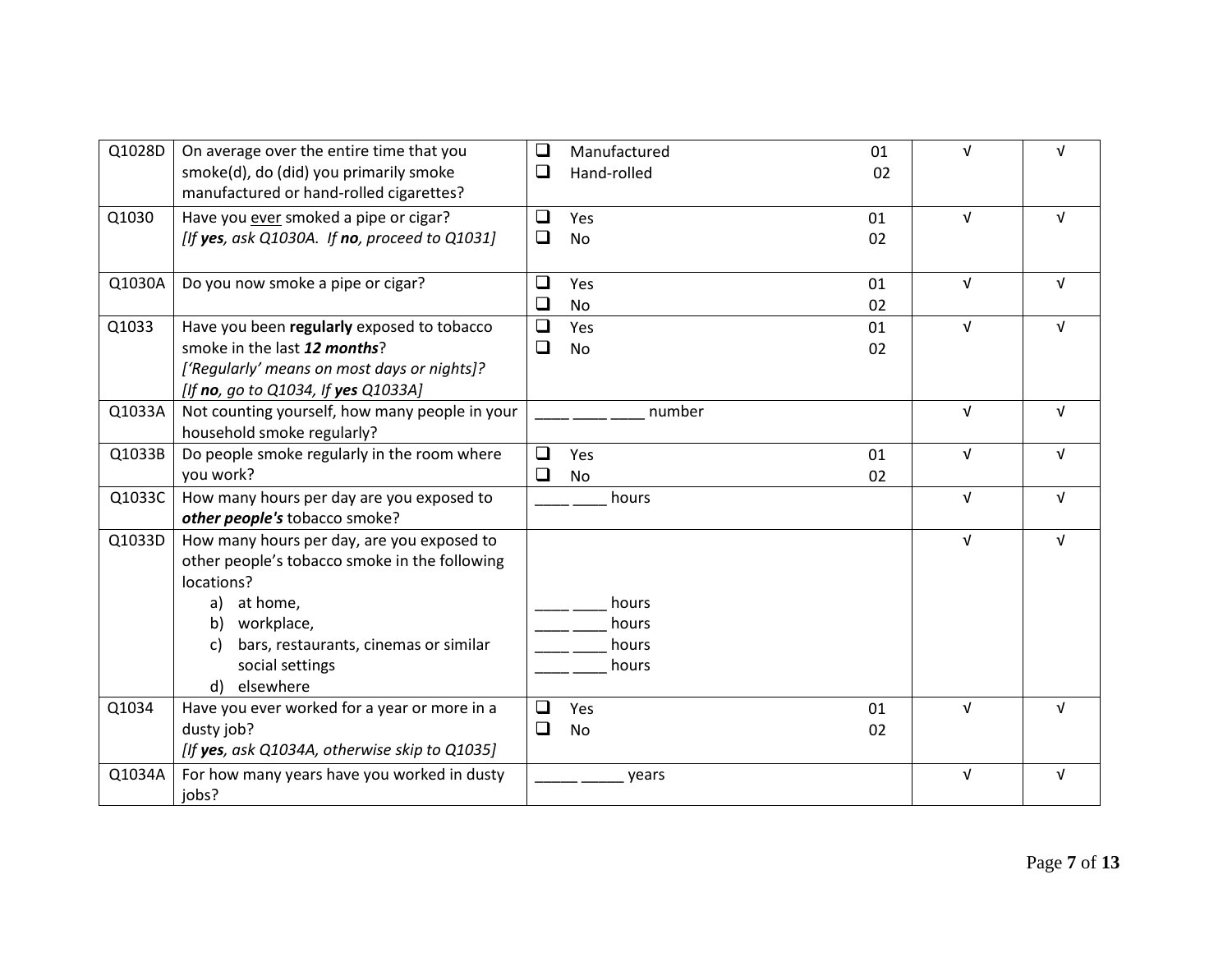| Q1036        | Has a doctor or other health care provider ever told you that you had the following? |        |           |    |            | $\sqrt{ }$ |
|--------------|--------------------------------------------------------------------------------------|--------|-----------|----|------------|------------|
| Q1036A       | Heart disease                                                                        | $\Box$ | Yes       | 01 | $\sqrt{ }$ | $\sqrt{ }$ |
|              |                                                                                      | ❏      | <b>No</b> | 02 |            |            |
| Q1036B       | Hypertension                                                                         | ❏      | Yes       | 01 | $\sqrt{ }$ | $\sqrt{ }$ |
|              |                                                                                      | ❏      | No        | 02 |            |            |
| Q1036C       | <b>Diabetes</b>                                                                      | $\Box$ | Yes       | 01 | $\sqrt{ }$ | $\sqrt{ }$ |
|              |                                                                                      | ❏      | No        | 02 |            |            |
| Q1036D       | Lung cancer                                                                          | ❏      | Yes       | 01 | $\sqrt{ }$ | $\sqrt{ }$ |
|              |                                                                                      | ❏      | No        | 02 |            |            |
| Q1036E       | Stroke                                                                               | $\Box$ | Yes       | 01 | $\sqrt{ }$ | $\sqrt{ }$ |
|              |                                                                                      | ❏      | No        | 02 |            |            |
| Q1036F       | Tuberculosis                                                                         | ❏      | Yes       | 01 | $\sqrt{ }$ | $\sqrt{ }$ |
|              | [If yes to Q1036F, then ask Q1036F1; otherwise,                                      | $\Box$ | No        | 02 |            |            |
|              | skip to Q1036G]                                                                      |        |           |    |            |            |
| Q1036F       | Are you currently taking medicine for                                                | ❏      | Yes       | 01 | $\sqrt{ }$ | $\sqrt{ }$ |
| $\mathbf{1}$ | tuberculosis?                                                                        | $\Box$ | <b>No</b> | 02 |            |            |
|              | [If no to Q1036F1, then ask Q1036F2; otherwise,<br>skip to Q1036G]                   |        |           |    |            |            |
| Q1036F       | Have you ever taken medicine for tuberculosis?                                       | $\Box$ | Yes       | 01 | $\sqrt{ }$ | $\sqrt{ }$ |
| 2            |                                                                                      | $\Box$ | <b>No</b> | 02 |            |            |
| Q1036G       | Nasal allergies, including hay fever?                                                | ❏      | Yes       | 01 | $\sqrt{ }$ | V          |
|              |                                                                                      | $\Box$ | <b>No</b> | 02 |            |            |
| Q1036H       | Eczema?                                                                              | ❏      | Yes       | 01 | $\sqrt{ }$ | $\sqrt{ }$ |
|              |                                                                                      | ❏      | <b>No</b> | 02 |            |            |
| Q1036I       | Gastro-oesophageal reflux?                                                           | ❏      | Yes       | 01 | $\sqrt{ }$ | $\sqrt{ }$ |
|              |                                                                                      | $\Box$ | No        | 02 |            |            |
| Q1037        | Have you ever had an operation on your chest                                         | $\Box$ | Yes       | 01 | $\sqrt{ }$ | $\sqrt{ }$ |
|              | in which a part of your lung was removed?                                            | ❏      | <b>No</b> | 02 |            |            |
|              |                                                                                      |        |           |    |            |            |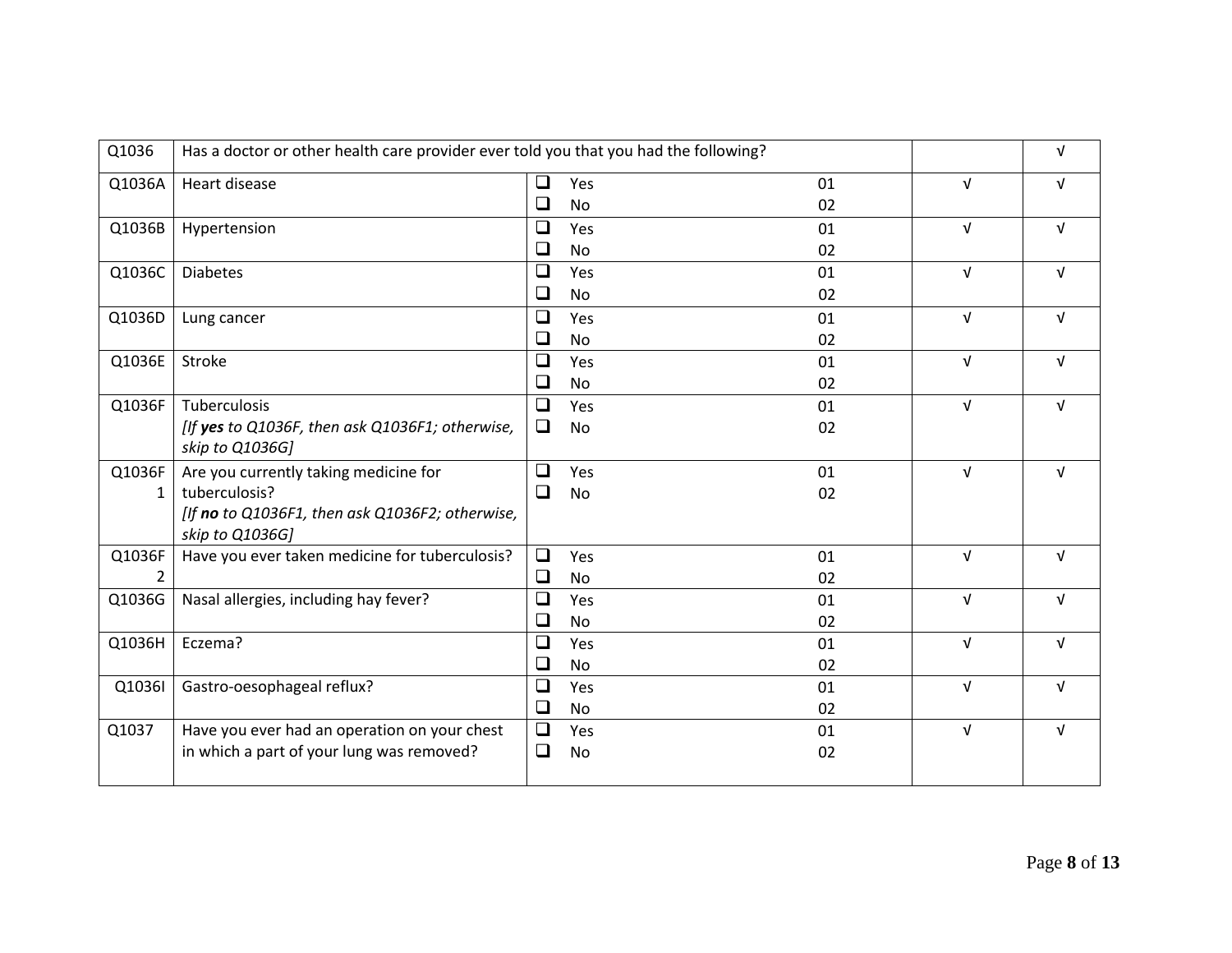| Q1038  | Were you hospitalized as a child for breathing          | □      | Yes        |    | 01 |    | νI         | $\sqrt{ }$ |
|--------|---------------------------------------------------------|--------|------------|----|----|----|------------|------------|
|        | problems prior to the age of 10?                        | ❏      | No         |    | 02 |    |            |            |
|        |                                                         | $\Box$ | Don't Know |    | 03 |    |            |            |
| Q1040  | Has a doctor or other health care professional          | $\Box$ | Yes        |    | 01 |    | $\sqrt{ }$ | $\sqrt{ }$ |
|        | told your father, mother, sister or brother that        | $\Box$ | <b>No</b>  |    | 02 |    |            |            |
|        | they had a diagnosis of emphysema, chronic              |        |            |    |    |    |            |            |
|        | bronchitis or COPD?                                     |        |            |    |    |    |            |            |
| Q1041  | Has a doctor or other health care professional          | ❏      | Yes        |    | 01 |    | $\sqrt{ }$ | $\sqrt{ }$ |
|        | told your father, mother, sister or brother that        | □      | No         |    | 02 |    |            |            |
|        | they had a diagnosis of eczema, asthma or hay<br>fever? |        |            |    |    |    |            |            |
| Q1042  | Has anyone living in your home (besides                 | □      | Yes        |    | 01 |    | $\sqrt{ }$ | $\sqrt{ }$ |
|        | yourself) smoked a cigarette, pipe or cigar in          | ❏      | <b>No</b>  |    | 02 |    |            |            |
|        | your home during the past two weeks?                    |        |            |    |    |    |            |            |
| Q1043  | In general, would you say your health is: [Check]       | $\Box$ | Excellent  |    |    | 01 | $\sqrt{ }$ | v          |
|        | $one.$ ]                                                | ⊔      | Very good  |    |    | 02 |            |            |
|        |                                                         | ⊔      | Good       |    |    | 03 |            |            |
|        |                                                         | ❏      | Fair       |    |    | 04 |            |            |
|        |                                                         | $\Box$ | Poor       |    |    | 05 |            |            |
| Q1057  | Has an indoor open fire with wood, crop                 | $\Box$ | Yes        | 01 |    |    | $\sqrt{ }$ | V          |
|        | residues or dung been used as a primary means           | $\Box$ | <b>No</b>  | 02 |    |    |            |            |
|        | of cooking in your home for more than 6                 |        |            |    |    |    |            |            |
|        | months in your life?                                    |        |            |    |    |    |            |            |
|        | [If yes, ask Q1057A to Q1057D, else skip to             |        |            |    |    |    |            |            |
|        | Q1058]                                                  |        |            |    |    |    |            |            |
| Q1057A | For how many years have wood, crop residues             |        | years      |    |    |    | $\sqrt{ }$ | $\sqrt{ }$ |
|        | or dung been used for cooking in your home?             |        |            |    |    |    |            |            |
| Q1057B | On average, for how many hours a day have you           |        | hours      |    |    |    | $\sqrt{ }$ | $\sqrt{ }$ |
|        | personally spent cooking using wood, crop               |        |            |    |    |    |            |            |
|        | residues or dung?                                       |        |            |    |    |    |            |            |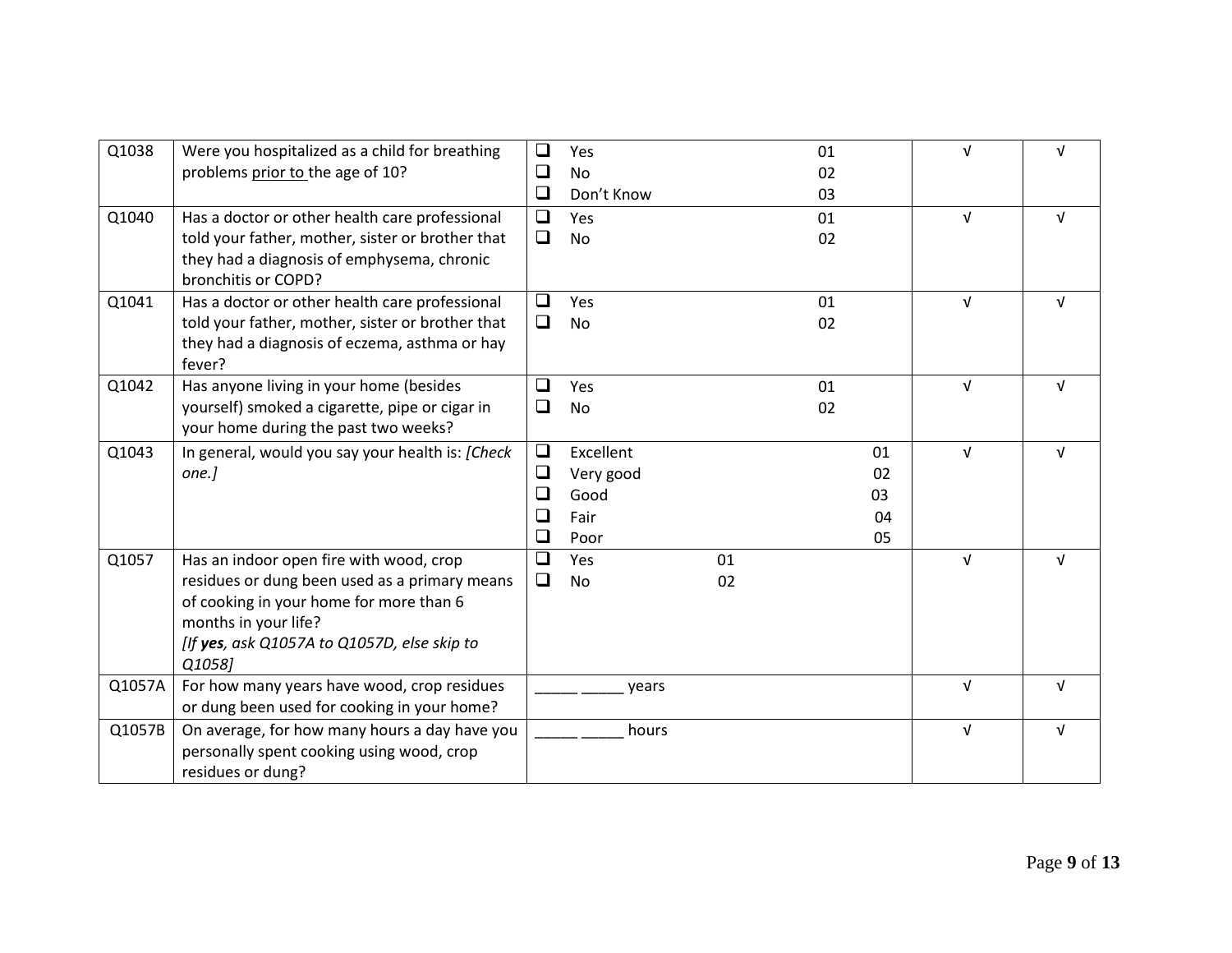| Q1057C | Are wood, crop residues or dung still used for<br>cooking in your home?                                                                                                                                                 | $\Box$<br>$\Box$ | Yes<br>No        | 01<br>02 | $\sqrt{ }$ | $\sqrt{ }$ |
|--------|-------------------------------------------------------------------------------------------------------------------------------------------------------------------------------------------------------------------------|------------------|------------------|----------|------------|------------|
| Q1057D | Was (Is) your stove or fire vented to the outside<br>(e.g., through a chimney or window)?                                                                                                                               | $\Box$<br>$\Box$ | Yes<br><b>No</b> | 01<br>02 | $\sqrt{ }$ | $\sqrt{ }$ |
| Q1058  | Have you used an open fire with coal or coke as<br>a primary means of heating your home for more<br>than 6 months in your life?<br>[If yes, ask Q1058A and Q1058B, else skip to<br>Q1059]                               | $\Box$<br>$\Box$ | Yes<br>No        | 01<br>02 | $\sqrt{ }$ | $\sqrt{ }$ |
| Q1058A | For how many years have you used an open fire<br>with coal or coke as a primary means of heating<br>your home?                                                                                                          |                  | years            |          | $\sqrt{ }$ | $\sqrt{ }$ |
| Q1058B | Do you still use an open fire with coal or coke as<br>a primary means of heating your home?                                                                                                                             | $\Box$<br>❏      | Yes<br><b>No</b> | 01<br>02 | $\sqrt{ }$ | $\sqrt{ }$ |
| Q1059  | Have you used an open fire with wood, crop<br>residues or dung as a primary means of heating<br>your home for more than 6 months in your life?<br>[If yes, ask Q1059A and Q1059B, else skip to<br>end of questionnaire] | □<br>$\Box$      | Yes<br><b>No</b> | 01<br>02 | $\sqrt{ }$ | $\sqrt{ }$ |
| Q1059A | For how many years have you used an open fire<br>with wood, crop residues or dung as a primary<br>means of heating your home?                                                                                           |                  | vears            |          | $\sqrt{ }$ | v          |
| Q1059B | Do you still use an open fire with wood, crop<br>residues or dung as a primary means of heating<br>your home?                                                                                                           | □<br>□           | Yes<br>No        | 01<br>02 | $\sqrt{ }$ | $\sqrt{ }$ |
|        | pre_FEV1                                                                                                                                                                                                                |                  |                  |          | $\sqrt{ }$ | $\sqrt{ }$ |
|        | pre_FEV1_pred                                                                                                                                                                                                           |                  |                  |          | $\sqrt{ }$ | $\sqrt{ }$ |
|        | pre_FEV1/FVC                                                                                                                                                                                                            |                  |                  |          | $\sqrt{ }$ | $\sqrt{ }$ |
|        | pre_FVC                                                                                                                                                                                                                 |                  |                  |          | $\sqrt{ }$ | $\sqrt{ }$ |
|        | pre_FVC_pred                                                                                                                                                                                                            |                  |                  |          | $\sqrt{ }$ | $\sqrt{ }$ |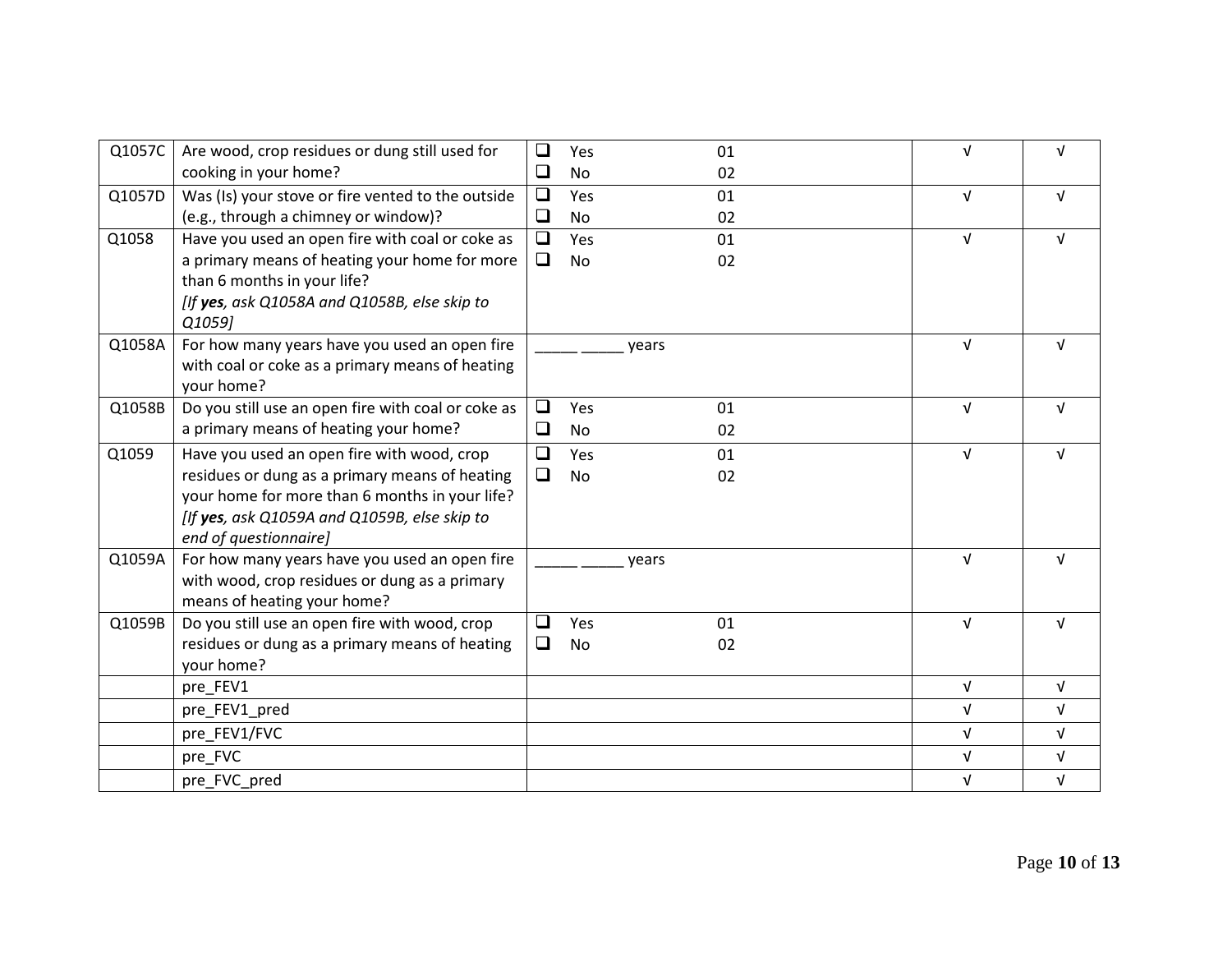| post_FEV1      |  |  |
|----------------|--|--|
| post_FEV1_pred |  |  |
| post_FEV1/FVC  |  |  |
| post_FVC       |  |  |
| post_FVC_pred  |  |  |
| Reversibility  |  |  |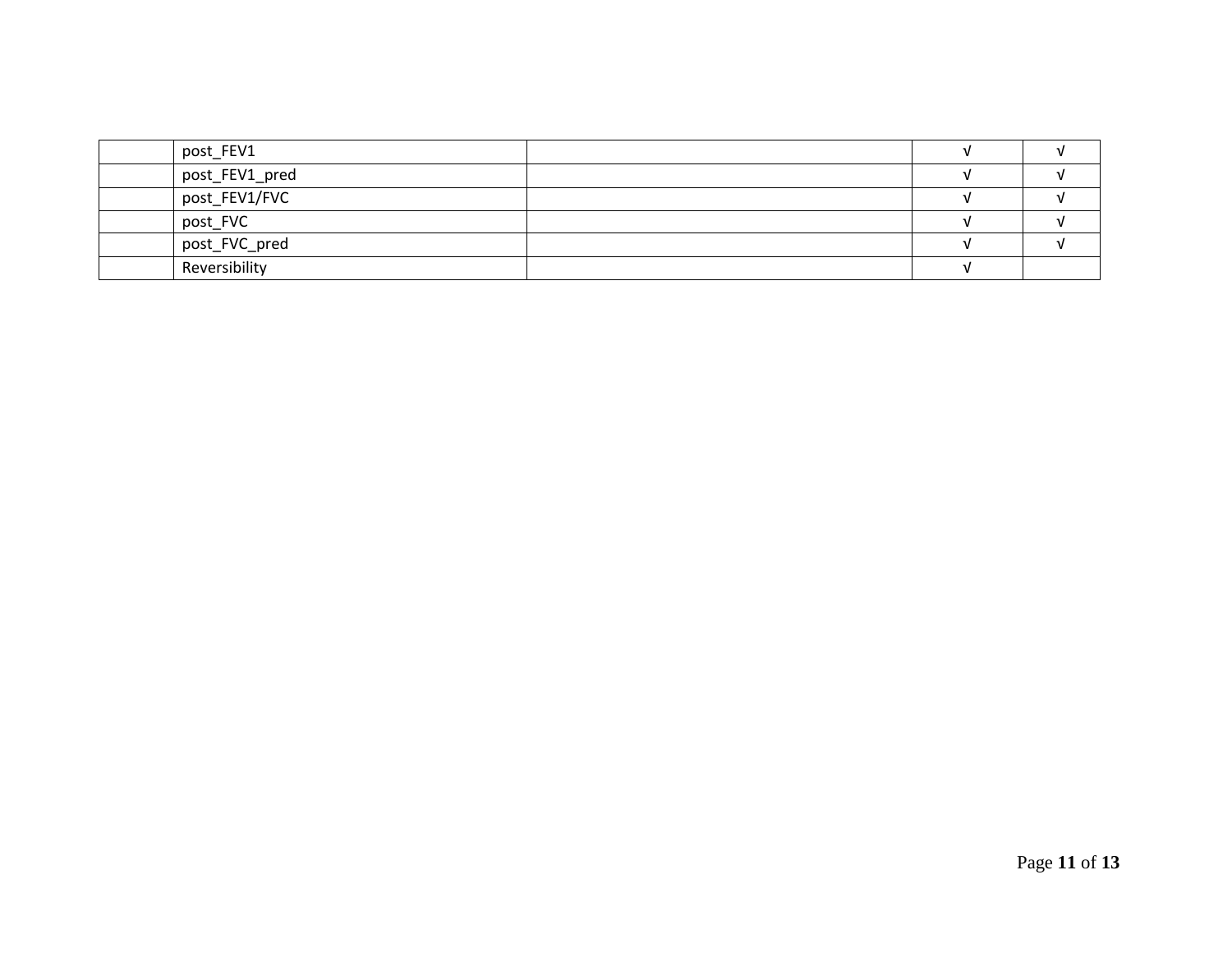**Table S2.** Table of the prevalence of asthma, COPD, restrictive spirometry (based on GLI predictive values) and 'other CRD' at the five sites based on consensus categorization.

| <b>Gold Standard Diagnosis</b>  | <b>Bangladesh</b> | <b>CMC</b>    | <b>KEMHRC</b> | <b>Malaysia</b> | Pakistan | <b>Total</b> |
|---------------------------------|-------------------|---------------|---------------|-----------------|----------|--------------|
| <b>COPD</b>                     |                   | 3             | 2             | 3               | 8        | 23           |
| Asthma (spirometry)             | 1                 | 0             |               | 2               | 4        | 8            |
| Asthma (symptoms)               | 13                | 9             | 6             | 19              | 28       | 75           |
| Other CRD                       | 1                 | O             | 0             | 9               | 5        | 15           |
| <b>RLD</b>                      | 14                | 13            | 16            | 13              | 9        | 65           |
| No CRD                          | 47                | 44            | 50            | 32              | 22       | 195          |
| Isolated symptom (CRD unlikely) | 13                | 7             | 11            | 2               | 9        | 42           |
| Restrictive (asymptomatic)      | 3                 | 21            | 11            | 8               | 2        | 45           |
| Non-respiratory                 | 2                 | 1             | 7             | 6               | 12       | 28           |
| Unclear                         | 0                 | $\mathcal{P}$ | 2             | 7               | 1        | 12           |
| <b>Total</b>                    | 101               | 100           | 106           | 101             | 100      | 508          |

RLD: Restrictive Lung Disease

No CRD: No Chronic Respiratory Disease

Non-respiratory: Non-respiratory cause for symptoms

Note: The differences in prevalences between the sites are likely to be due the small sample sizes in this feasibility study rather than real differences in populations that would have been captured in a fully powered survey which would have required approximately 1,000 patients/site.